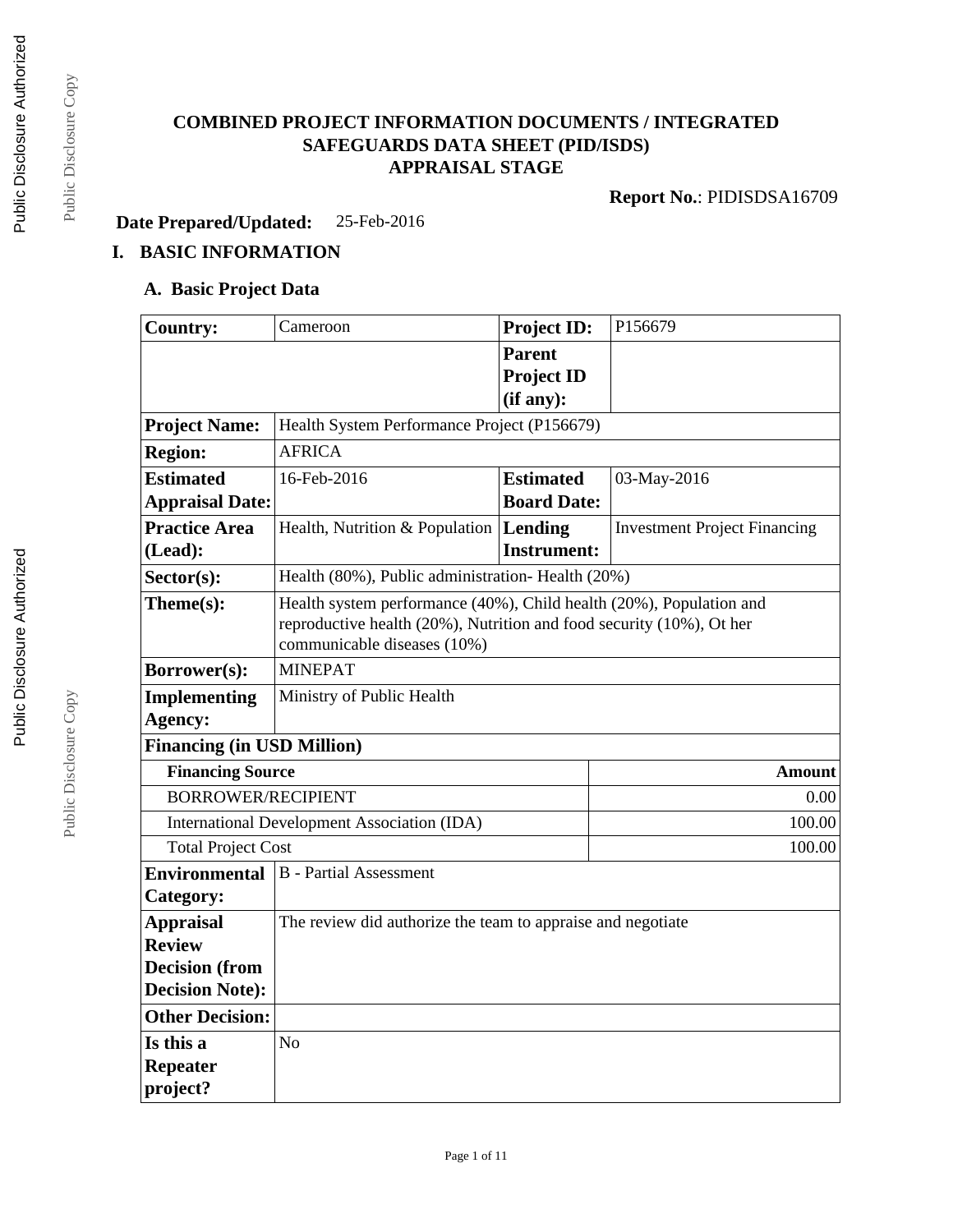#### **B. Introduction and Context**

#### **Country Context**

Cameroon has an estimated population of 22.8 million (2014) and the annual population growth rate is 2.7, with 41 percent of the population under 15 years old. Cameroon's average Growth Domestic Product (GDP) growth in real terms has stood between 3.3 (2010) and 5.9 percent (2014) over the last five years, with GDP per capita per year (PPP) estimated at US\$2,400 in 2013. Cameroon is a lower middle income country, but poverty levels are high and social indicators remain low. It was ranked 153nd out of the 188 countries tracked in the 2014 Human Development Index (HDI) and is one of a group of countries whose HDI scores have deteriorated in the past two decades.

Despite great development potential (significant natural resources, a relatively educated work force and capable bureaucracy), Cameroon's economic growth is lagging behind its potential and has not had a lasting impact on poverty. Cameroon is endowed with significant natural resources, including oil, high value timber species and agricultural products (coffee, cotton, cocoa). Poor infrastructure, an unfavorable business environment, and weak governance hamper economic activity and make it difficult to reach the growth rates needed to reduce poverty in a sustainable manner. After a significant decrease in poverty rates in the 1990s, the poverty rate has barely shifted between 2000 and 2007. Since 2001, it is estimated that around 40 percent of the population lives below the poverty line and chronic poverty stands at about 26 percent. In 2014, poverty incidence was 38 percent (using the national poverty line). These averages are high compared to other countries in the region with similar economic characteristics.

#### **Sectoral and institutional Context**

While some progress has been recorded in the health sector, some indicators have also worsened. Cameroon has not achieved the Millennium Development Goals (MDGs). For example, with respect to MDG 4, "Reduce by two-thirds, between 1990 and 2015, the under-five mortality rate" Cameroon's target was to reduce the under-five mortality rate (U5MR) from 138 deaths per 1,000 live births in 1990 to 46 in 2015. Cameroon was only able to reduce its U5MR to 88 by 2015 thus not achieving Cameroon's MDG 4 target. Similarly for MDG5, "Reduce maternal mortality by three quarters between 1990 and 2015", the target was also not met, with the maternal mortality ratio (MMR) for Cameroon actually increasing from 728 maternal deaths per 1,000 live births in 1990 to 782 in 2011 . Over the past twenty years, the Total Fertility Rate (TFR) has decreased by almost one birth per woman, from the almost 6 births to the current rate of 4.9 children per woman on average according to the 2014 MICS.

There are also major disparities in health outcomes and access to health services. Significant progress has been made to reduce infant and under-five child mortality in many regions of the country, but major geographic discrepancies remain, particularly between the three northern regions (Far North, North and Adamaoua) and the rest of the country. Child mortality remains extremely high in the poorest parts of the country, such as the North and the Far North, where close to 20 percent of the children born die before their fifth birthday (173 deaths and 154 deaths per 1,000 live births in the North and the Far North, respectively, in comparison with the national average of 103 deaths per 1,000 live births).

Childhood malnutrition remains widespread, indicators have remained stagnant for over 20 years and are characterized by enormous disparities. The northern regions are hardest hit, and malnutrition rates in these regions are on the rise. The overall percentage of wasting among the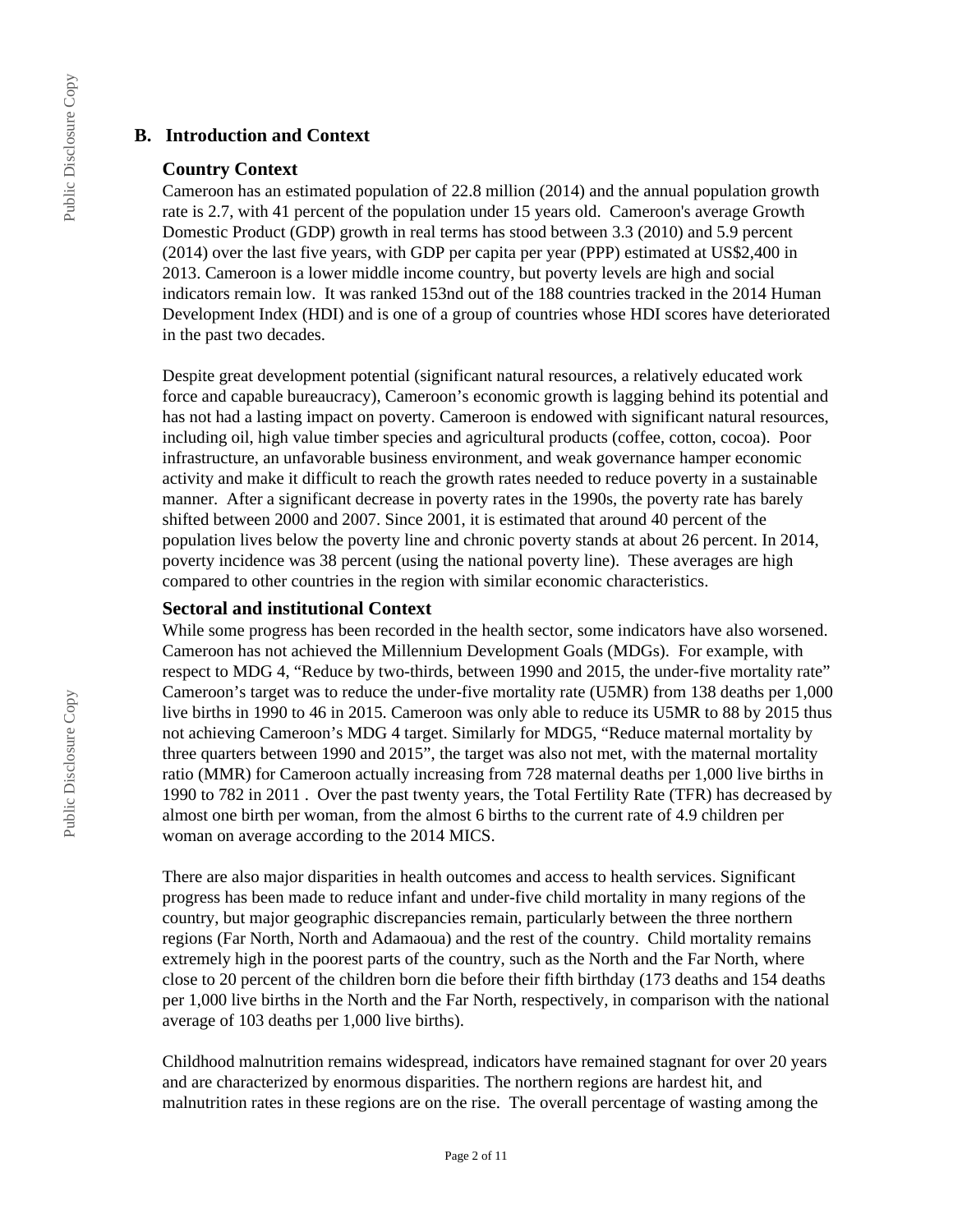population of children under five years of age doubled between 2004 and 2011and more than quadrupled in the fourth quintile. Stunting, which is an indicator of chronic malnutrition, was 36% in 1991 and 32% in 2014. The difference between urban (22%) and rural (41%) areas is significant and four regions are especially affected by high rates of stunting: the Far North (44%), the North (40%), Adamawa (40%), and the East (38%). As a result, Cameroon is one of the countries that have made the least progress in reducing stunting.

Regional inequalities in education outcomes are also significant. The net enrollment rate for primary education in 2014 was 63, 74 and 74 percent in the Far North, the North and Adamawa regions respectively, versus 85-95 percent in the other regions. At the secondary level, in 2011 gross enrollment was 22 and 29 percent and net enrollment only 14 and 18 percent in the Far North and North regions respectively. Girls remain discriminated, particularly those from the most socioeconomically disadvantaged groups and from northern Cameroon. Evidence on Cameroon shows that women's educational attainment is a strong determinant of fertility, access to reproductive health services, and child survival and child nutrition, highlighting the critical constraint that low girls' education levels represent for the North and Far North.

While Cameroon has an overall high level of health spending of US\$138 per capita per year (PPP) (2013), its epidemiological profile corresponds to countries with much lower per capita spending, as described above. Households are bearing a large share of health expenditures (52.2% of total health expenditures, NHA 2011), almost exclusively through out-of-pocket expenditures as coverage with risk-pooling mechanisms is very low (1.2%, NHA 2011), leading to a greater risk of impoverishment and vulnerability for poor households. Additionally, financial governance is a main issue in the health sector: informal payments, corruption, and rigidity of public spending procedures. This health financing situation is leading to significant geographic and socio-economic inequities in access to essential health services. Consequently, there is a need to increase efficiency and prioritization in public spending to improve health outcomes.

Additionally, Cameroon has been selected as one of the second wave countries for the Global Financing Facility (GFF). The country launched the GFF process in a high-profile event in October 2015, demonstrating significant political commitment. A governance structure has been established to oversee the preparation of an Investment Case for reproductive, maternal, newborn, child, and adolescent health (RMNCAH), and of a health financing strategy. The GFF presents considerable opportunities for the country, on several fronts. First, the country's response to RMNCAH has been fragmented, with separate analytical work and strategies for various aspects of the RMNCAH continuum. Second, some key technical elements that the GFF emphasizes – such as equity and efficiency – have been under-addressed in Cameroon. Third, progress on health financing in Cameroon has been limited, with no national strategy having been developed to date.

The Investment Case is being developed through a collaborative multi-stakeholder process anchored at the National Multisectoral Program for Combating Maternal, Newborn & Child Mortality, which is composed of representatives from the ministries of health, education, youth and gender, finance and planning, as well as civil society and development partners engaged in the heath sector. The preparation of the Investment Case began in December 2015 and is expected to be completed by April 2016. It will identify an evidence-based set of priorities for improving RM NCAH outcomes in Cameroon, linked to priority interventions identified in the national Health Sector Strategy. The initial discussions around priorities for the Investment Case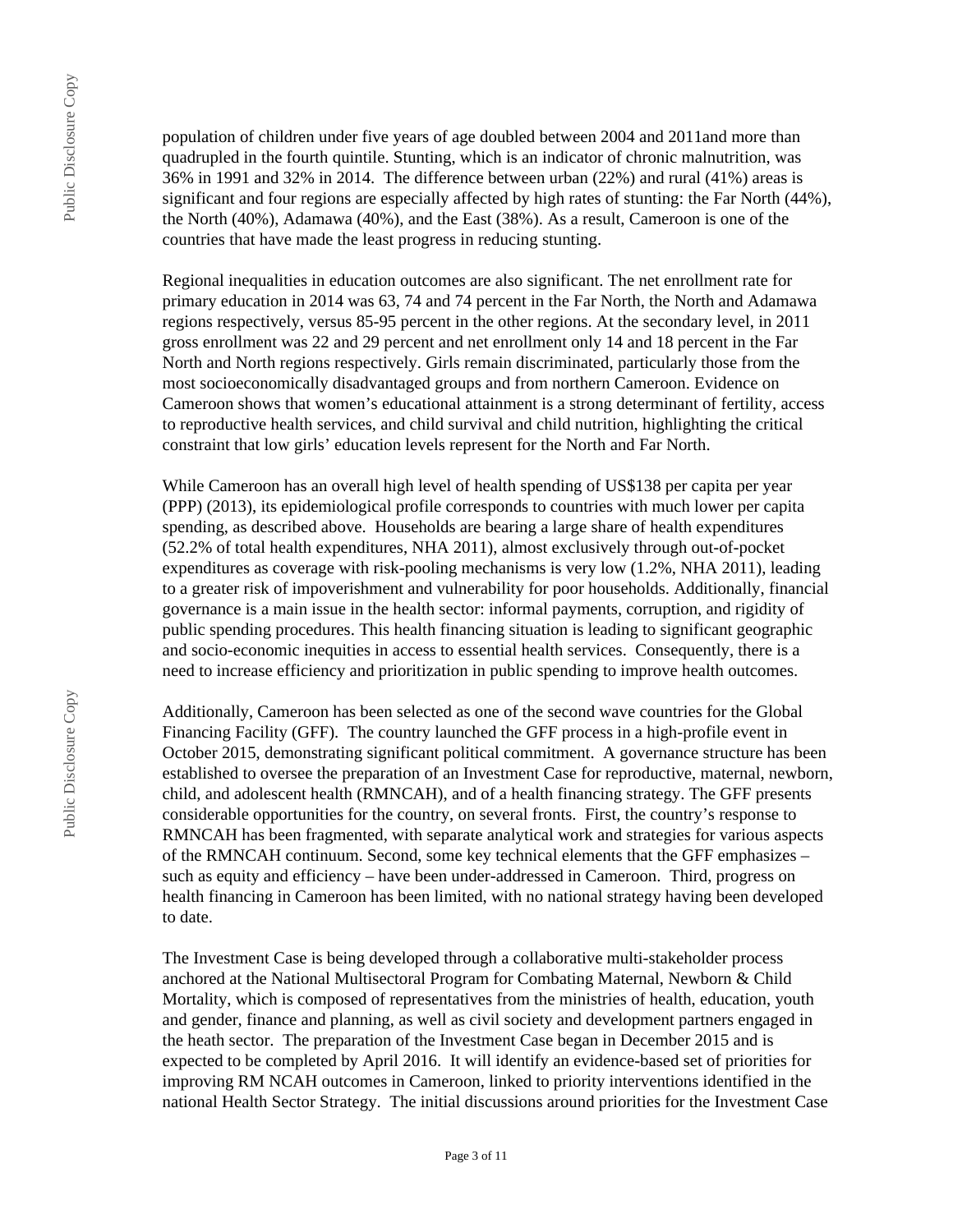have informed the development of this document, and the project is expected to make a significant contribution to supporting the Investment Case. On the health financing strategy, discussions have begun in 2015 and its development is one of the objectives of the 2016-2027 Health Sector Strategy. A technical committee, including the UHC technical group, will lead the process. Additional analytical work to inform the assessment of health financing in Cameroon will be conducted during the first semester of 2016, and it is expected to have the health financing strategy in 2017. Different partners are supporting the process (WHO, CHAI, World Bank, etc.).

The original Cameroon Health Sector Support Investment Project (HSSIP, P104525) is a US\$25 million project (approved in 2008), which aims to provide key maternal and child health services to target populations in their vicinity through PBF. The Project Development Objective is to increase utilization and improve the quality of health services with a particular focus on maternal and child health and communicable diseases. The project began implementing Performance-Based Financing (PBF) in the Littoral region in 2011, followed by a scale-up to the North-West, South-West and East regions in 2012. The project is currently implementing PBF in public, private and faith-based organization (FBO) facilities across 26 districts in the four regions, covering a total population of approximately three million people. Since the launching of PBF, the quality and utilization of maternal and child health services has increased substantially.

After five years of experience with PBF in Cameroon, the government has identified PBF as a key strategy to (i) improve the efficiency of how resources for the health sector are allocated and used; (ii) improve health worker performance through increased motivation, satisfaction and autonomy for decision-making at the point of service delivery; and (iii) increase the population's use of essential health services through an increase in the quality of health services and reduction in the out-of-pocket costs for these services. As such, the government has recently requested for technical and financial support for making PBF a national program and has committed to increasing over time its financial contribution to the PBF program through the public budget. The proposed operation will support the country's objective of scaling-up PBF nationwide by 2020.

## **C. Proposed Development Objective(s)**

#### **Development Objective(s)**

The proposed Project Development Objective (PDO) is to increase utilization and improve the quality of health services with a particular focus on reproductive, maternal, adolescent and child health and nutrition services.

#### **Key Results**

The following key indicators will be used to track progress towards the PDOs:

- 1. People who have received essential HNP services (number)
- 2. Children 12-23 months fully immunized (number)
- 3. Births attended by skilled professional (number)
- 4. Average score of the quality of care checklist

The number of direct project beneficiaries of which female (percentage) would also be part of the PDO level indicators covering both components 1 and 2.

## **D. Project Description**

Public Disclosure Copy

Public Disclosure Copy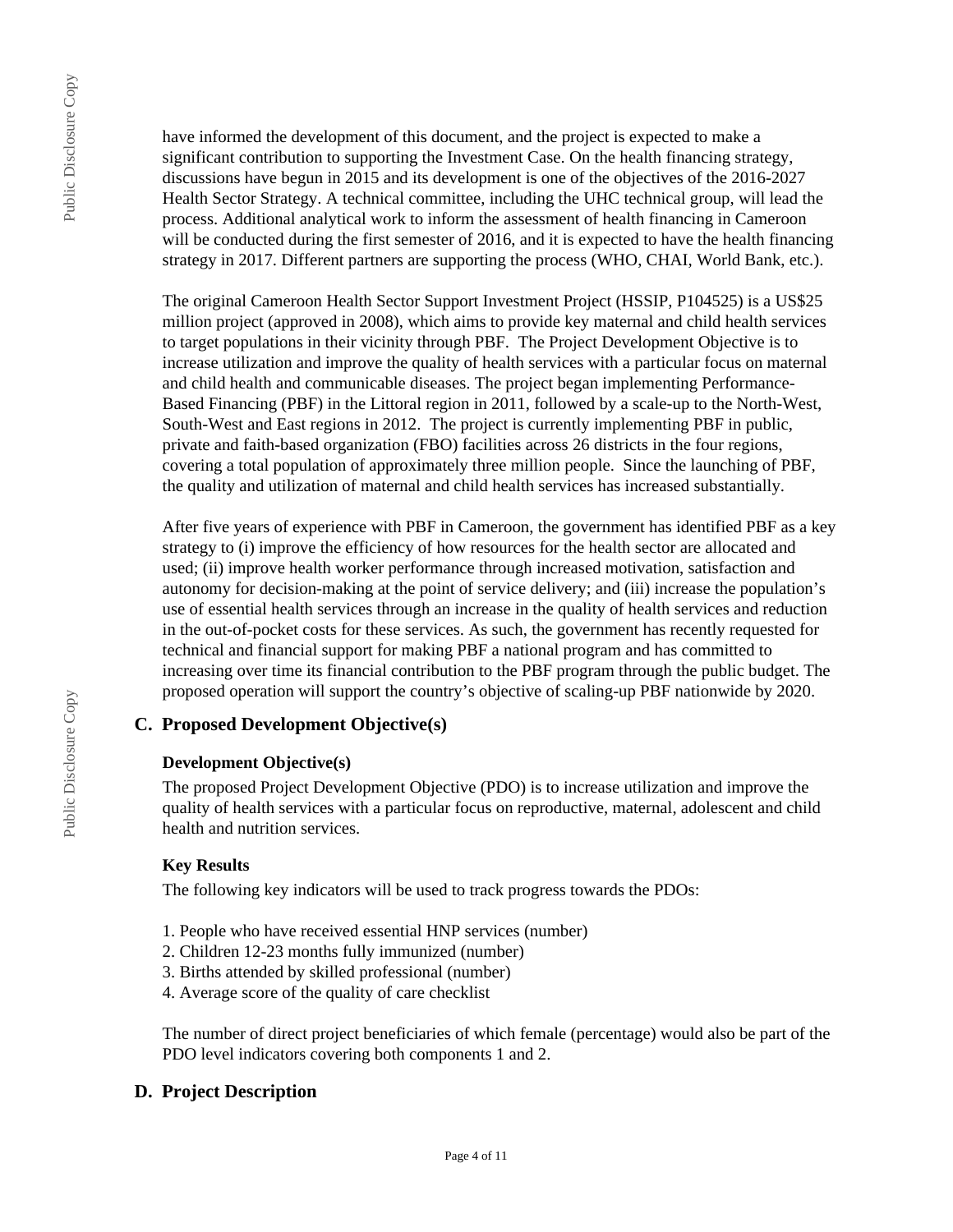#### Project Description

The project is to be comprised of two components that aim to improve performance of the health sector: (i) improving the quantity and quality of preventive, curative and promotional health services through Performance-Based Financing and complementary high-impact interventions; and (ii) Strengthening institutional capacity for improved health system performance. Both components address key strategies identified in the new national Health Sector Strategy (2016-2027), as well as other strategic plans such as the National Strategic Plan for Adolescent and Youth Health in Cameroon (2015-2019), the Strategic Plan for the National Multisectoral Program for Combating Maternal, Newborn & Child Mortality in Cameroon (2014-2020) and for the Strategic Plan for Reproductive, Maternal, Neonatal and Infant Health (2014-2020).

Component 1: Strengthening health service delivery through Performance-Based Financing and other high-impact interventions for RMNACH outcomes (initial estimation: US\$108 million (US \$89 million IDA, US\$19 million GFF), includes continuing support to the ongoing PBF intervention that currently covers approximately 25 percent of the country, as well as incrementally increasing coverage, first focusing on scaling-up to full coverage in the three northern regions. While the project will support the national scale-up of PBF, which has been identified as a key objective of the Government of Cameroon, the extent to which national coverage can be achieved by 2020 will depend on financial commitments realized by the government and development partners engaged in the health sector. The progress for which the scale-up is being achieved will be assessed at the Mid-Term Review of the project. Component 2 includes strengthening institutional capacity at the national level to foster development of equitable, efficient, and sustainable national health financing strategies to achieve the national health goals, and increase the capacity at the county level to plan, budget, implement, and monitor the effective delivery of an essential package of health services.

Component 1 will support the ongoing implementation of PBF in the 26 health districts covered by the original operation, the 17 health districts newly added through the Additional Financing, and an incremental roll out of PBF to national coverage. With coverage at 25 percent of the population in 2015, the operation would support a gradual scale-up of an additional 20 percent per year between 2017 and 2020. During the first phase of the extension (2016-2018), the operation will focus on scaling-up to the remaining districts in the three northern regions of Cameroon to address the urgent and growing needs in those regions. Component 1 will also provide support to key interventions that are aligned with the pillars of the GFF Investment Case, in particular improving reproductive health, adolescent health and nutrition outcomes in the country.

Component 2: Strengthening g institutional capacity for improved health system performance (initial estimation: US\$19 million (US\$11 million IDA, US\$8 million GFF (US\$6 million RMNACH and US\$2 million for CRVS)), will support institutional strengthening at national, regional, and district levels for improved health system performance. In addition to providing institutional support for moving PBF from a pilot project to a national program, Component 2 will also support analytical work, and policy dialogue to facilitate the development of these reforms, as well as implementation support for a few key reforms that address system bottlenecks for achieving more efficient use of health sector resources and improved health outcomes.

As such, Component 2 will provide additional support at the central level of the Ministry of Public Health through analytical work and policy dialogue related to several of the main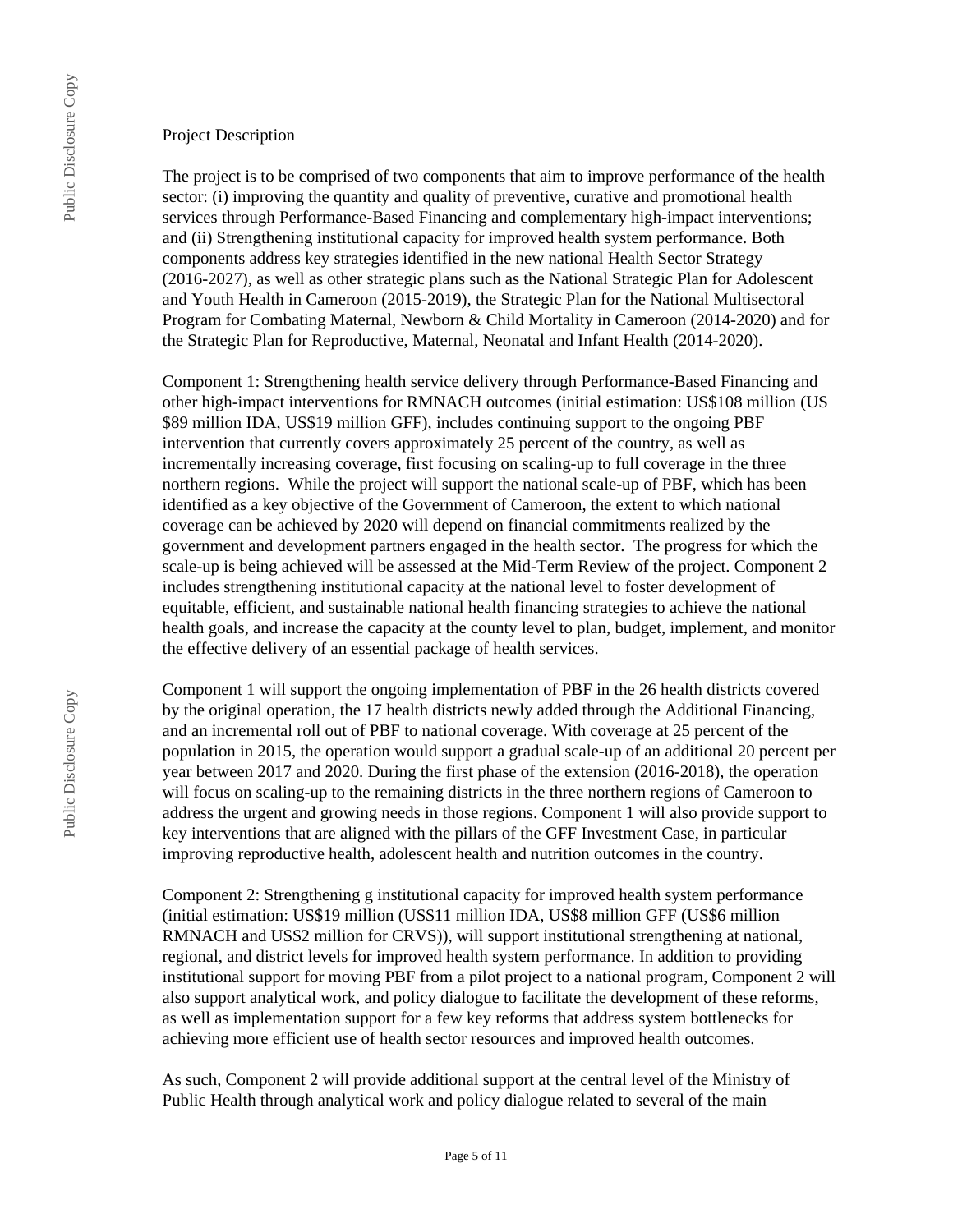challenges the health system is facing: (i) improving regulatory functions of the pharmaceutical sector, (ii) addressing necessary judicial reforms related to decentralized decision-making and financial and managerial autonomy of health service providers and regulatory bodies; (iii) health workforce regulatory reforms needed to improve the availability and quality of health services by skilled providers, particularly in rural areas; (iv) the development of a coherent, practical and results-oriented community health strategy; (v) harnessing the private and faith-based health sectors through strategic contracting; and (v) supporting the strengthening of national civil registration and vital statistics (CRVS) systems, and (vi) support to health information systems and performance tracking. The component will also support the development and implementation of the Government's national health financing strategy, which is to be developed within the GFF implementation framework.

Finally, the component will also cover operational costs for the Project Implementation Unit (PIU) and National PBF Technical Unit within the Ministry of Public Health, as well as performance contracts for central-level regulatory bodies such as the Department of Family Health and the Department of Health Promotion.

Although the research portfolio on PBF in Cameroon is already quite extensive (two impact evaluations, several process evaluations, etc.), the project will continue to build the knowledge base and strengthen the evidence base on high-impact interventions within the Cameroonian context.

#### **Component Name**

Strengthening health service delivery through Performance-Based Financing and other highimpact interventions for RMNACH outcomes

**Comments (optional)**

**Component Name**

Strengthening institutional capacity for improved health system performance

**Comments (optional)**

## **E. Project location and salient physical characteristics relevant to the safeguard analysis (if known)**

The project will be implemented in all ten regions of the country. Indigenous Peoples live in the East region and OP/BP 4.10 has been triggered in order to ensure that these populations will be effectively included in project benefits.

#### **F. Environmental and Social Safeguards Specialists**

Emeran Serge M. Menang Evouna (GEN07)

Kristyna Bishop (GSU01)

#### **II. Implementation**

#### **Institutional and Implementation Arrangements**

Under the proposed operation no dedicated PIU external to the ministry will be created, as was the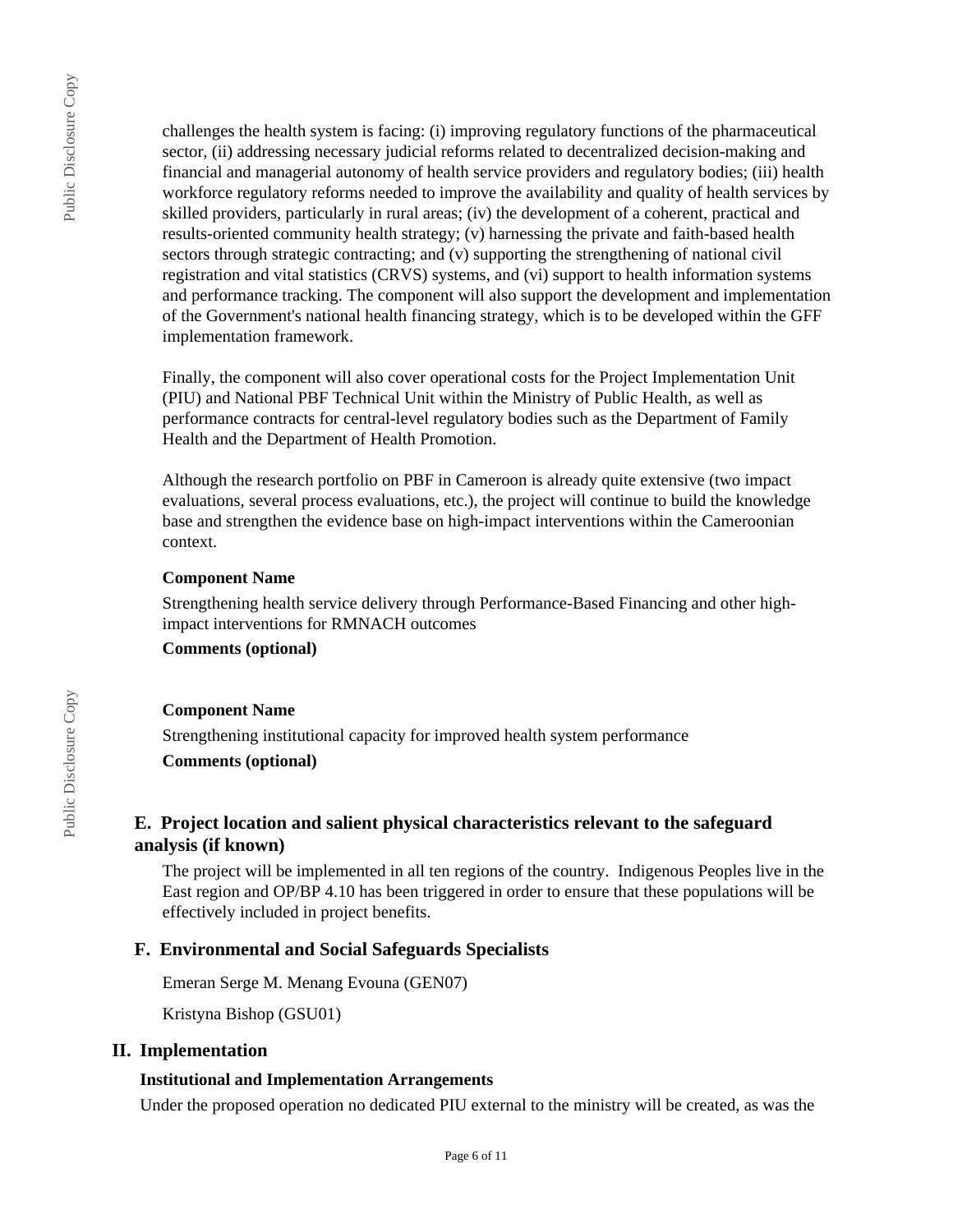Public Disclosure Copy

Public Disclosure Copy

case for the HSSIP. As such, the National PBF Technical Unit will be tasked with overseeing both coordination of the overall PBF program as well as specific project implementation. As such, the fiduciary requirements of the PBF Technical Unit will increase substantially as the entirety of responsibilities from the HSSIP PIU will be transferred to the PBF unit. The four staff will remain under the proposed operation and will be reinforced through the recruitment of additional staff and experts. As the experience with the HSSIP staff was highly satisfactory and they hold invaluable experience and knowledge in implementation of the PBF program, the majority of staff from the HSSIP PIU will be transferred to PBF Technical Unit. Other experts may be recruited on as needed basis.

The project will also support the recruitment of additional technical staff to support the programs and departments involved in GFF-related processes. These include a Reproductive Health Specialist and Monitoring and Evaluation Specialist (with international experience) for the National Program for the reduction of Maternal and Child Mortality and a Health Economist and Health Financing Expert for the Department of Financial Resources and Planning within the Ministry of Public Health.

The project policies and procedures will be incorporated in a project implementation manual. It will be completed by a national PBF manual prepared by the PBF Technical Unit. The PBF Technical Unit and the Bank will ensure that implementation manuals prepared by the CDVAs are consistent with each other and with the project overall implementation manual and national PBF manual.

| <b>Safeguard Policies</b>                            | <b>Triggered?</b> | <b>Explanation (Optional)</b>                                                                                                                                                                                                                                                                                                                                                                                                   |
|------------------------------------------------------|-------------------|---------------------------------------------------------------------------------------------------------------------------------------------------------------------------------------------------------------------------------------------------------------------------------------------------------------------------------------------------------------------------------------------------------------------------------|
| <b>Environmental Assessment</b><br><b>OP/BP 4.01</b> | Yes               | This policy was triggered due to the potential<br>increase in production of medical waste, resulting<br>from an increase in use of health services as an<br>impact of the proposed project. A new Medical<br>Waste Management Framework has been prepared<br>and disclosed, as an instrument to identify mitigation<br>measures for these potential impacts, and guide<br>preparation of health facility specific plans.        |
| Natural Habitats OP/BP 4.04                          | N <sub>o</sub>    | The project is not expected to impact on natural<br>habitats.                                                                                                                                                                                                                                                                                                                                                                   |
| Forests OP/BP 4.36                                   | No.               | The project is not expected to impact on forests.                                                                                                                                                                                                                                                                                                                                                                               |
| Pest Management OP 4.09                              | N <sub>o</sub>    | The project is not expected to impact on pests.                                                                                                                                                                                                                                                                                                                                                                                 |
| <b>Physical Cultural Resources</b><br>OP/BP 4.11     | N <sub>o</sub>    | The project is not expected to impact on physical<br>cultural resources.                                                                                                                                                                                                                                                                                                                                                        |
| Indigenous Peoples OP/BP<br>4.10                     | Yes               | This policy has been triggered as indigenous peoples<br>are present in the East region. A social audit and<br>assessment, reviewing the implementation of the<br><b>IPPF</b> for the previous Health Sector Support project<br>and evaluating the current health status and concerns<br>of these communities, has informed the IPP that was<br>prepared for the project, consulted on and disclosed<br>in country and Infoshop. |

# **III.Safeguard Policies that might apply**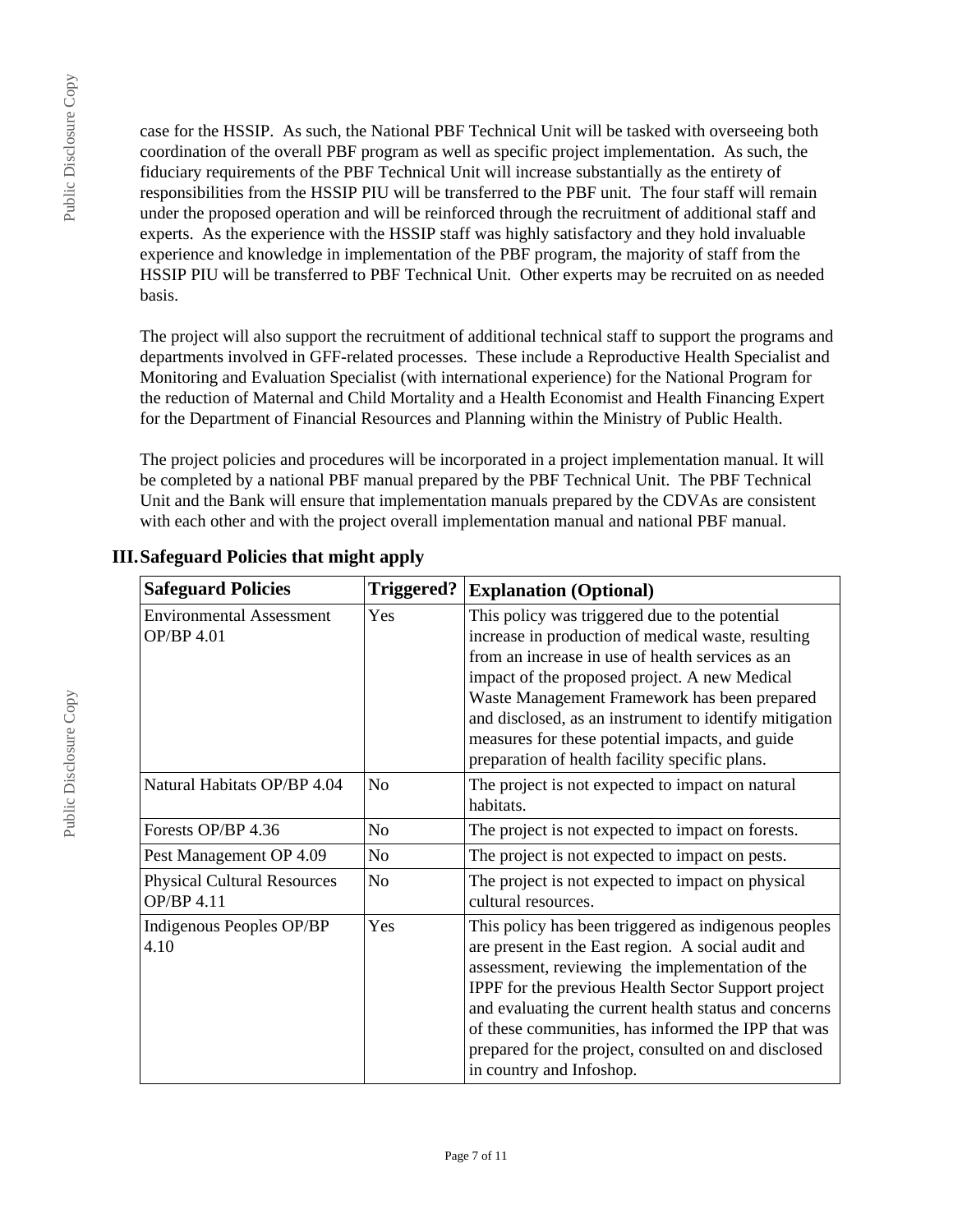| Involuntary Resettlement OP/<br>BP 4.12           | No.            | The project will not include any involuntary<br>resettlement.                             |
|---------------------------------------------------|----------------|-------------------------------------------------------------------------------------------|
| Safety of Dams OP/BP 4.37                         | N <sub>0</sub> | The project will not include construction or<br>rehabilitation of dams, nor rely on dams. |
| Projects on International<br>Waterways OP/BP 7.50 | N <sub>0</sub> | The project is not expected to impact on any<br>international waterway.                   |
| Projects in Disputed Areas OP/   No<br>BP 7.60    |                | The project will not be located in a disputed area.                                       |

## **IV. Key Safeguard Policy Issues and Their Management**

## *A. Summary of Key Safeguard Issues*

#### **1. Describe any safeguard issues and impacts associated with the proposed project. Identify and describe any potential large scale, significant and/or irreversible impacts:**

The MWMP prepared for the previous project was implemented as planned. The borrower has updated MWMP for the new operation (new technical and geographical scope) and the report has been disclosed in country and in the Infoshop. During the update process, all relevant stakeholders were consulted.

A social assessment and audit was undertaken in order to evaluate the impact of activities financed during the previous project on increasing access to primary health care for the Baka communities, identify lessons learned from those activities and identify some adaptations that might be necessary in order to improve access under this project. Based on these findings, and consultations with the communities, an Indigenous Peoples Action Plan was prepared seeking to ensure that Baka communities derive benefits from the project. Both the social assessment/audit and the Action Plan have been disclosed in country and Infoshop.

#### **2. Describe any potential indirect and/or long term impacts due to anticipated future activities in the project area:**

There are no long term impacts due to the anticipated future activities in the project area.

## **3. Describe any project alternatives (if relevant) considered to help avoid or minimize adverse impacts.**

Not relevant.

## **4. Describe measures taken by the borrower to address safeguard policy issues. Provide an assessment of borrower capacity to plan and implement the measures described.**

The Ministry of Public Health has a unit that is responsible for environmental issues which works in close collaboration with the Ministry of Environment, Nature Protection and Sustainable Development (MINEPDED). The Unit has well trained staff and when necessary seeks support from MINEPDED or external consultants. It was agreed that the same arrangement will be maintained during the implementation of the Additional Financing period of the original HSSIP project (P104525).

The MWMP prepared for the previous project was implemented as planned (purchase/installation of generators). The borrower has updated the MWMP for the new operation (new technical and geographical scope) and the report was finalized and disclosed in country and in the Infoshop prior to appraisal. During the update process, all relevant stakeholders have being consulted.

## **5. Identify the key stakeholders and describe the mechanisms for consultation and disclosure**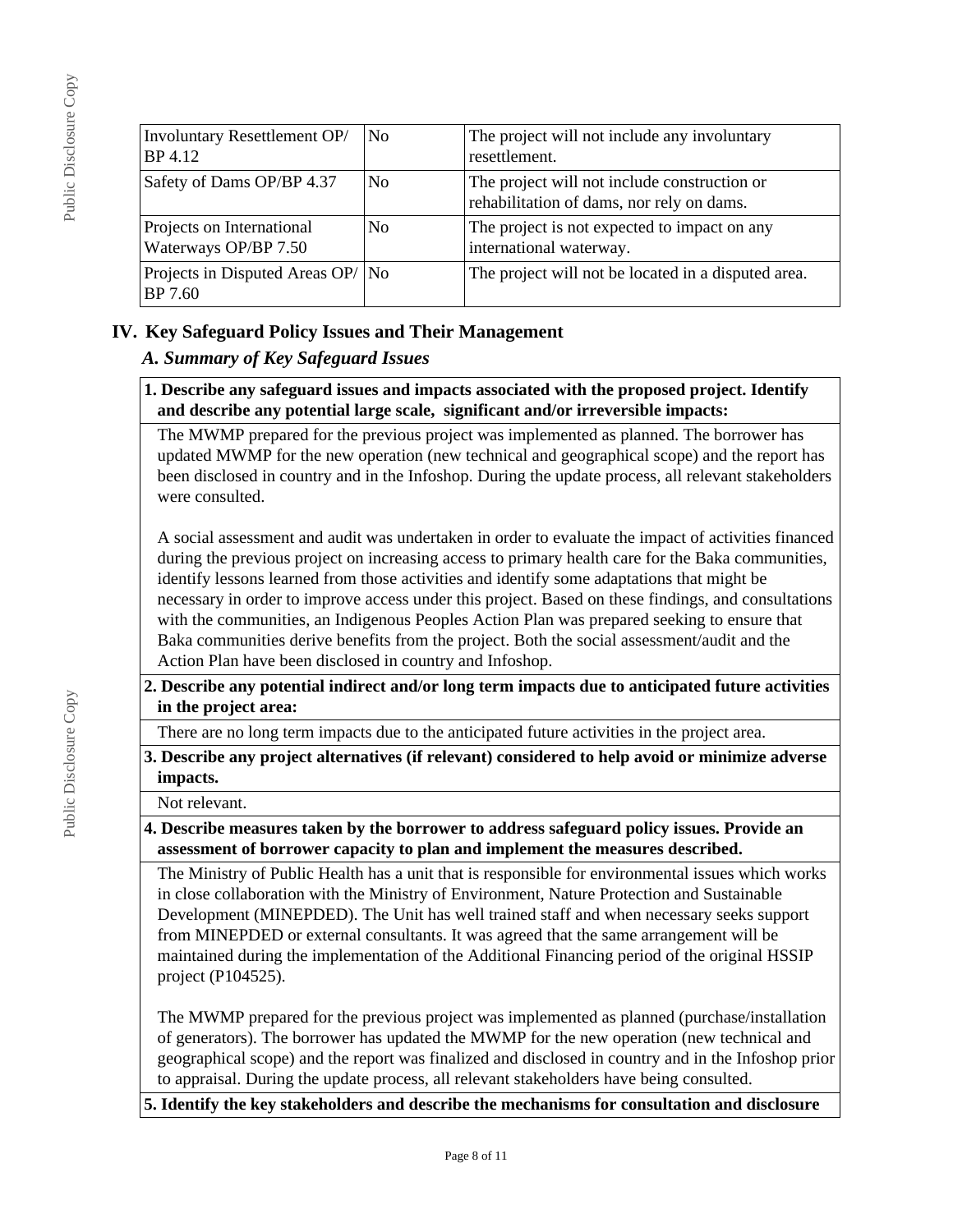## **on safeguard policies, with an emphasis on potentially affected people.**

The key stakeholders include indigenous peoples (Baka) of the East region, health service providers and health system managers (district, regional and central level administrative units), and patients and communities that are served in the project's implementation zone. These groups have participated in the process to prepare the safeguard instruments and their inputs have been incorporated into the final documents. Specific consultations with indigenous communities and the staff working at the health centers that provide care for these communities were undertaken in the preparation of the updated Indigenous Peoples Action Plan.

## *B. Disclosure Requirements*

| <b>Environmental Assessment/Audit/Management Plan/Other</b>                                                                                                                                                          |             |  |  |  |
|----------------------------------------------------------------------------------------------------------------------------------------------------------------------------------------------------------------------|-------------|--|--|--|
| Date of receipt by the Bank                                                                                                                                                                                          | 09-Feb-2016 |  |  |  |
|                                                                                                                                                                                                                      |             |  |  |  |
| Date of submission to InfoShop                                                                                                                                                                                       | 25-Feb-2016 |  |  |  |
| For category A projects, date of distributing the Executive<br>Summary of the EA to the Executive Directors                                                                                                          |             |  |  |  |
| "In country" Disclosure                                                                                                                                                                                              |             |  |  |  |
| Cameroon                                                                                                                                                                                                             | 25-Feb-2016 |  |  |  |
| Comments:                                                                                                                                                                                                            |             |  |  |  |
| <b>Indigenous Peoples Development Plan/Framework</b>                                                                                                                                                                 |             |  |  |  |
| Date of receipt by the Bank                                                                                                                                                                                          | 09-Feb-2016 |  |  |  |
|                                                                                                                                                                                                                      |             |  |  |  |
| Date of submission to InfoShop                                                                                                                                                                                       | 25-Feb-2016 |  |  |  |
| "In country" Disclosure                                                                                                                                                                                              |             |  |  |  |
| Cameroon                                                                                                                                                                                                             | 25-Feb-2016 |  |  |  |
| Comments:                                                                                                                                                                                                            |             |  |  |  |
| If the project triggers the Pest Management and/or Physical Cultural Resources policies, the<br>respective issues are to be addressed and disclosed as part of the Environmental Assessment/<br><b>Audit/or EMP.</b> |             |  |  |  |
| If in-country disclosure of any of the above documents is not expected, please explain why:                                                                                                                          |             |  |  |  |

## *C. Compliance Monitoring Indicators at the Corporate Level*

| <b>OP/BP/GP 4.01 - Environment Assessment</b>                                                                |                            |  |                                 |  |
|--------------------------------------------------------------------------------------------------------------|----------------------------|--|---------------------------------|--|
| Does the project require a stand-alone EA (including EMP)<br>report?                                         | Yes [×] No [ ] NA [ ]      |  |                                 |  |
| If yes, then did the Regional Environment Unit or Practice<br>Manager (PM) review and approve the EA report? | Yes [X] No [ ] NA [ ]      |  |                                 |  |
| Are the cost and the accountabilities for the EMP incorporated<br>in the credit/loan?                        | Yes [×] No [ ]             |  | NA [                            |  |
| <b>OP/BP 4.10 - Indigenous Peoples</b>                                                                       |                            |  |                                 |  |
| Has a separate Indigenous Peoples Plan/Planning Framework                                                    | Yes $\lceil \times \rceil$ |  | $No$ $\uparrow$ $NA$ $\uparrow$ |  |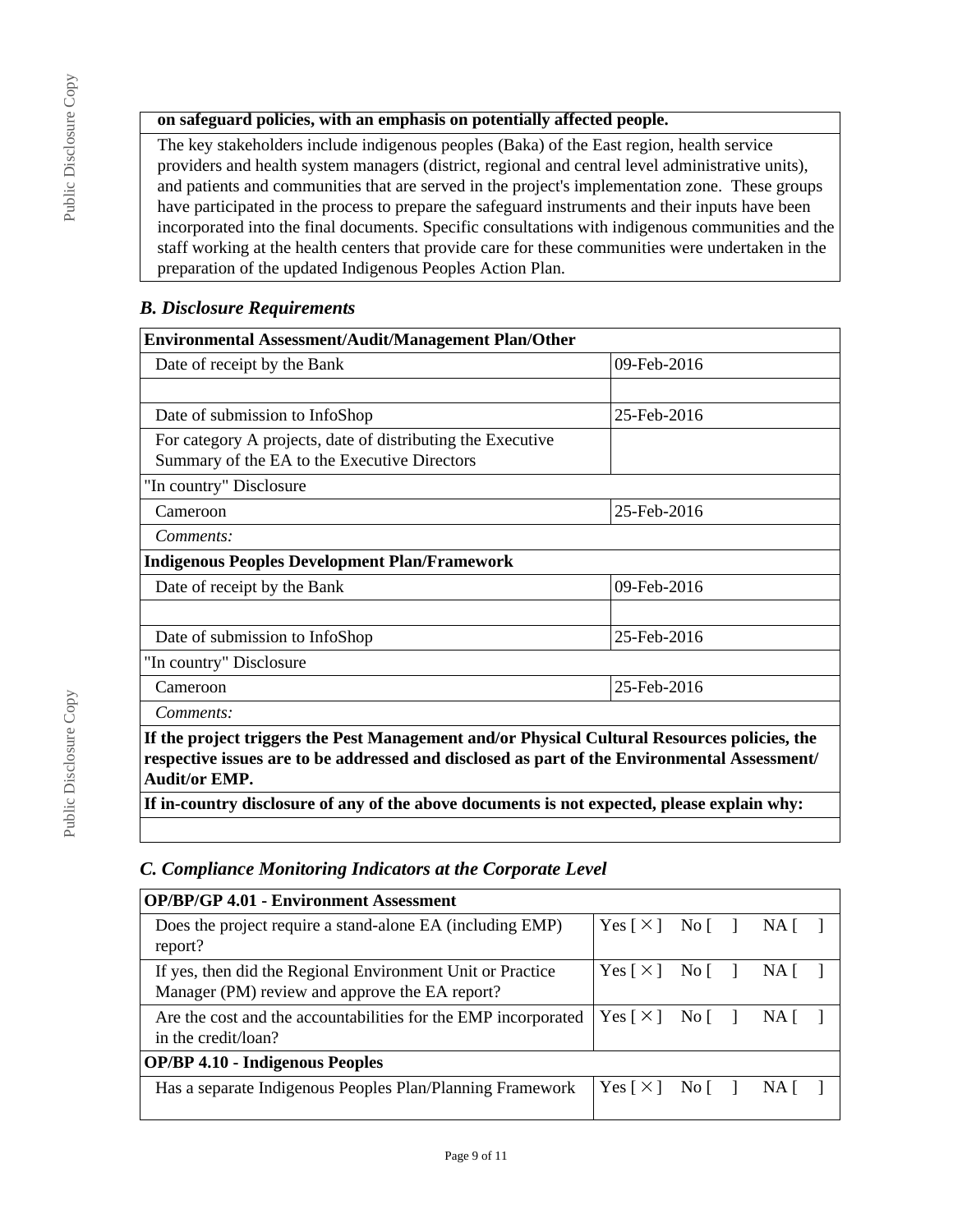| (as appropriate) been prepared in consultation with affected<br>Indigenous Peoples?                                                                                                |                            |                  |              |                 |  |
|------------------------------------------------------------------------------------------------------------------------------------------------------------------------------------|----------------------------|------------------|--------------|-----------------|--|
| If yes, then did the Regional unit responsible for safeguards or<br>Practice Manager review the plan?                                                                              | $Yes [ \times ] No [ ]$    |                  |              | NA <sub>1</sub> |  |
| If the whole project is designed to benefit IP, has the design<br>been reviewed and approved by the Regional Social<br>Development Unit or Practice Manager?                       | $Yes [ \times ] No [ ]$    |                  |              | NA <sub>1</sub> |  |
| The World Bank Policy on Disclosure of Information                                                                                                                                 |                            |                  |              |                 |  |
| Have relevant safeguard policies documents been sent to the<br>World Bank's Infoshop?                                                                                              | Yes $\lceil \times \rceil$ | $\overline{N}$ o | $\mathbf{1}$ | NA <sub>1</sub> |  |
| Have relevant documents been disclosed in-country in a public<br>place in a form and language that are understandable and<br>accessible to project-affected groups and local NGOs? | Yes $[\times]$ No $[\ ]$   |                  |              | $NA \lceil$     |  |
| <b>All Safeguard Policies</b>                                                                                                                                                      |                            |                  |              |                 |  |
| Have satisfactory calendar, budget and clear institutional<br>responsibilities been prepared for the implementation of<br>measures related to safeguard policies?                  | Yes [ $\times$ ]           | $\overline{N_0}$ |              | NA [            |  |
| Have costs related to safeguard policy measures been included<br>in the project cost?                                                                                              | Yes $\lceil \times \rceil$ | $\overline{N}$ o |              | NA <sub>1</sub> |  |
| Does the Monitoring and Evaluation system of the project<br>include the monitoring of safeguard impacts and measures<br>related to safeguard policies?                             | Yes $\lceil \times \rceil$ | $\overline{N}$ o |              | NA <sub>1</sub> |  |
| Have satisfactory implementation arrangements been agreed<br>with the borrower and the same been adequately reflected in<br>the project legal documents?                           | Yes [ $\times$ ]           | $\text{No}$ [ ]  |              | NA <sub>1</sub> |  |

## **V. Contact point**

#### **World Bank**

Contact: Paul Jacob Robyn Title: Health Specialist

# **Borrower/Client/Recipient**

**MINEPAT** 

Contact: Mr. Louis Paul Motaze<br>Title: Minister of Economy, 1

Minister of Economy , Planning and Regional Development Email:

#### **Implementing Agencies**

Name: Ministry of Public Health Contact: Andre Mamma Fouda<br>Title: Minister of Public Hea Title: Minister of Public Health<br>Email: andrmama@yahoo.fr andrmama@yahoo.fr